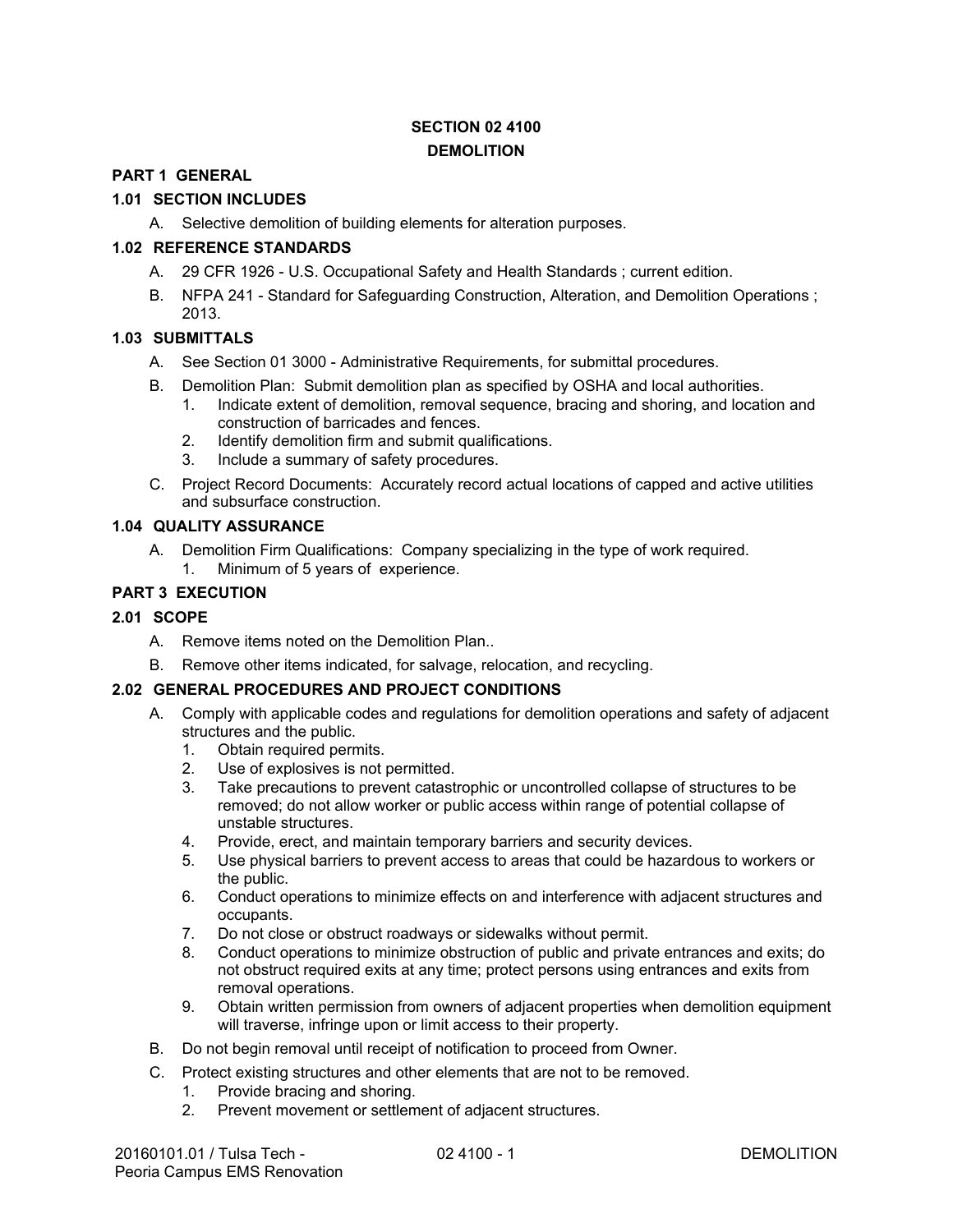- 3. Stop work immediately if adjacent structures appear to be in danger.
- D. Minimize production of dust due to demolition operations; do not use water if that will result in ice, flooding, sedimentation of public waterways or storm sewers, or other pollution.
- E. If hazardous materials are discovered during removal operations, stop work and notify Architect and Owner; hazardous materials include regulated asbestos containing materials, lead, PCB's, and mercury.

#### **2.03 EXISTING UTILITIES**

- A. Coordinate work with utility companies; notify before starting work and comply with their requirements; obtain required permits.
- B. Protect existing utilities to remain from damage.
- C. Do not disrupt public utilities without permit from authority having jurisdiction.
- D. Do not close, shut off, or disrupt existing life safety systems that are in use without at least 7 days prior written notification to Owner.
- E. Do not close, shut off, or disrupt existing utility branches or take-offs that are in use without at least 3 days prior written notification to Owner.
- F. Locate and mark utilities to remain; mark using highly visible tags or flags, with identification of utility type; protect from damage due to subsequent construction, using substantial barricades if necessary.
- G. Remove exposed piping, valves, meters, equipment, supports, and foundations of disconnected and abandoned utilities.

#### **2.04 SELECTIVE DEMOLITION FOR ALTERATIONS**

- A. Drawings showing existing construction and utilities are based on casual field observation and existing record documents only.
	- 1. Verify that construction and utility arrangements are as shown.
	- 2. Report discrepancies to Architect before disturbing existing installation.
	- 3. Beginning of demolition work constitutes acceptance of existing conditions that would be apparent upon examination prior to starting demolition.
- B. Separate areas in which demolition is being conducted from other areas that are still occupied.
	- 1. Provide, erect, and maintain temporary dustproof partitions of construction specified in Section 01 5000 in locations indicated on drawings.
- C. Maintain weatherproof exterior building enclosure except for interruptions required for replacement or modifications; take care to prevent water and humidity damage.
- D. Remove existing work as indicated and as required to accomplish new work.
	- 1. Remove items indicated on drawings.
- E. Services (Including but not limited to HVAC, Plumbing, Fire Protection, Electrical, and Telecommunications): Remove existing systems and equipment as indicated.
	- 1. Maintain existing active systems that are to remain in operation; maintain access to equipment and operational components.
	- 2. Where existing active systems serve occupied facilities but are to be replaced with new services, maintain existing systems in service until new systems are complete and ready for service.
	- 3. Verify that abandoned services serve only abandoned facilities before removal.
	- 4. Remove abandoned pipe, ducts, conduits, and equipment , including those above accessible ceilings; remove back to source of supply where possible, otherwise cap stub and tag with identification.
- F. Protect existing work to remain.
	- 1. Prevent movement of structure; provide shoring and bracing if necessary.
	- 2. Perform cutting to accomplish removals neatly and as specified for cutting new work.
	- 3. Repair adjacent construction and finishes damaged during removal work.